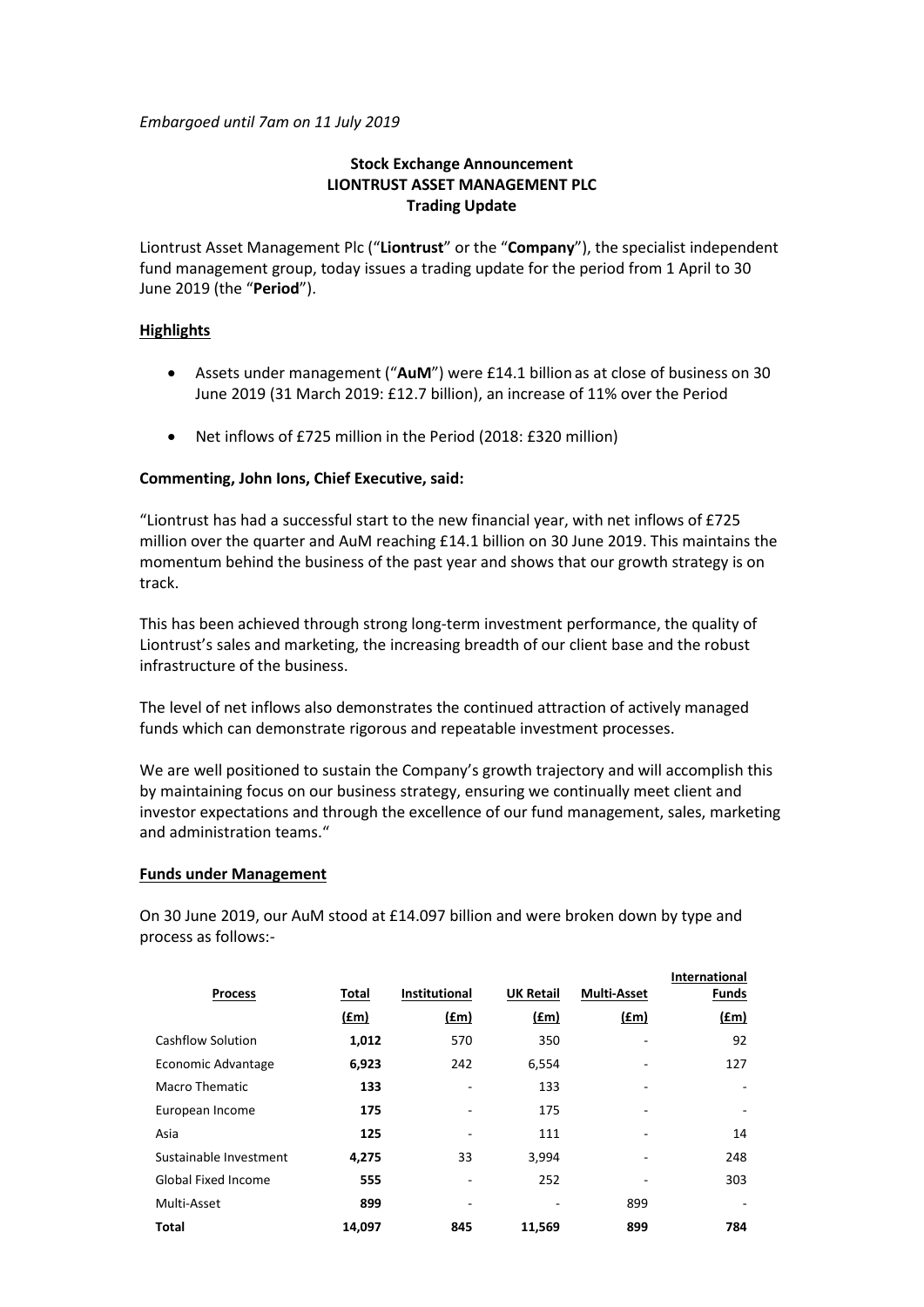# **Funds Flows**

The net inflows over the three months to 30 June 2019 are £725 million (2018: £320 million). A reconciliation of fund flows and AuM over the three months to 30 June 2019 is as follows:-

|                                   | Total<br><u>(£m)</u> | <b>Institutional</b><br><u>(£m)</u> | <b>UK Retail</b><br><u>(£m)</u> | <b>Multi-Asset</b><br><u>(£m)</u> | <b>International</b><br><b>Funds</b><br>f(m) |
|-----------------------------------|----------------------|-------------------------------------|---------------------------------|-----------------------------------|----------------------------------------------|
| Opening AuM - 1 April 2019        | 12,655               | 845                                 | 10,317                          | 844                               | 649                                          |
| Net flows                         | 725                  | (27)                                | 631                             | 29                                | 92                                           |
| Market and Investment performance | 717                  | 27                                  | 621                             | 26                                | 43                                           |
| Closing AuM - 30 June 2019        | 14,097               | 845                                 | 11,569                          | 899                               | 784                                          |

# **Fund Performance (Quartile ranking)**

|                                                     | <b>Quartile ranking</b><br>- Since<br><b>Launch/Manager</b><br><b>Appointed</b> | Quartile<br>ranking -<br>5 year | <b>Quartile</b><br>ranking $-3$<br>year | <b>Quartile</b><br>ranking -<br>1 year | Launch<br>Date/Manager<br><b>Appointed</b> |
|-----------------------------------------------------|---------------------------------------------------------------------------------|---------------------------------|-----------------------------------------|----------------------------------------|--------------------------------------------|
| Liontrust UK Growth Fund                            | $\mathbf{1}$                                                                    | $\mathbf{1}$                    | $\mathbf{1}$                            | $\mathbf{1}$                           | 25/03/2009                                 |
| Liontrust Special Situations Fund                   | $\mathbf{1}$                                                                    | $\mathbf{1}$                    | $\mathbf{1}$                            | $\mathbf{1}$                           | 10/11/2005                                 |
| Liontrust UK Smaller Companies Fund                 | $\mathbf{1}$                                                                    | $1\,$                           | $\mathbf{1}$                            | $\mathbf{1}$                           | 08/01/1998                                 |
| Liontrust UK Micro Cap Fund                         | $\mathbf{1}$                                                                    |                                 | $\mathbf{1}$                            | $\mathbf{1}$                           | 09/03/2016                                 |
| Liontrust Macro Equity Income Fund                  | $\mathbf{1}$                                                                    | 3                               | $\overline{2}$                          | $\mathbf{1}$                           | 31/10/2003                                 |
| Liontrust Macro UK Growth Fund                      | $\overline{2}$                                                                  | 4                               | $\overline{4}$                          | $\overline{2}$                         | 01/08/2002                                 |
| Liontrust European Growth Fund                      | $\mathbf{1}$                                                                    | $\overline{2}$                  | 3                                       | 4                                      | 15/11/2006                                 |
| Liontrust Asia Income Fund                          | $\overline{2}$                                                                  | $\overline{2}$                  | $\overline{4}$                          | 3                                      | 05/03/2012                                 |
| Liontrust European Income Fund                      | 4                                                                               | 4                               | 4                                       | $\overline{2}$                         | 15/12/2005                                 |
| Liontrust European Enhanced Income<br>Fund (Hedged) | 4                                                                               | 4                               | 4                                       | 3                                      | 30/04/2010                                 |
| Liontrust Global Income Fund                        | 4                                                                               | $\overline{4}$                  | 3                                       | 4                                      | 03/07/2013                                 |
| Liontrust Monthly Income Bond Fund                  | $\overline{2}$                                                                  | 3                               | $\mathbf{1}$                            | 4                                      | 12/07/2010                                 |
| Liontrust SF Absolute Growth Fund                   | 3                                                                               | $\mathbf{1}$                    | $\mathbf{1}$                            | $\mathbf{1}$                           | 19/02/2001                                 |
| Liontrust SF Corporate Bond Fund                    | $\mathbf{1}$                                                                    | $\overline{2}$                  | $\mathbf{1}$                            | 3                                      | 20/08/2012                                 |
| Liontrust SF Cautious Managed Fund                  | $\mathbf{1}$                                                                    |                                 | $\mathbf{1}$                            | $\mathbf{1}$                           | 23/07/2014                                 |
| Liontrust SF Defensive Managed Fund                 | $\mathbf{1}$                                                                    |                                 | $\mathbf{1}$                            | $\mathbf{1}$                           | 23/07/2014                                 |
| Liontrust SF European Growth Fund                   | $\overline{2}$                                                                  | $\overline{2}$                  | $\overline{2}$                          | 3                                      | 19/02/2001                                 |